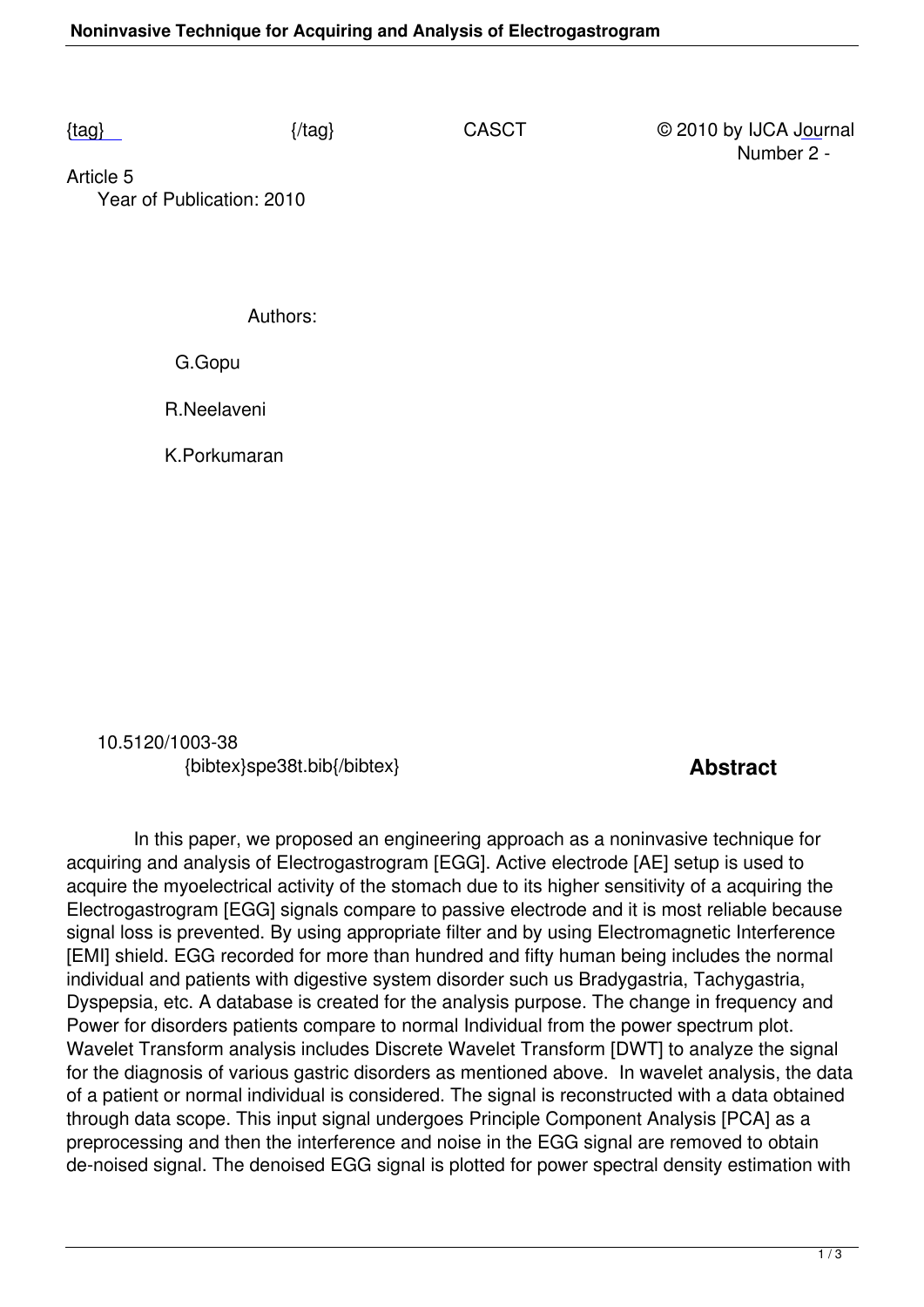Welch power spectral Density Estimation. As a result of the proposed method the signal is analyzed up to five levels. The DWT is applied using the db4. The wavedec, appcoef and wrcoef commands in the MATLAB are used to apply the transform and plot the coefficients. From the reconstructed signal plot it is found those 5 peaks (3cpm) for normal subject, large number of peaks for Tachygastria and less number of peaks for Bradygastria.

## **Reference**

- W.C.Alvarez. , 1922.The Electrogastrogram and what it shows. JAMA, vol 78,1116–1118.

 - A.J.P.M. Smout, E.J. Van Der Schee, J.L.Grashuis, 1980. What is measured in electrogastrography?" Digestive Diseases and Sciences, 253.

 - C.F Code and J.A Marlett,1974. Modern Medical Physiology: Canine Tachygastria, Mayo clinic proceeding, vol.49, 325-332.

 - R.L.Telander et al, ,1978. Human gastric agony with tachygastria and gastric retention", Gastroenterology. vol.75,495-501.

 - T.L.Abell, J.R.Malagelada, 1988.Electrogastrography: Current assessment and future perspectives. Digestive Diseases and Sciences, vol 33,982–992.

 - J. Chen, R.W. McCallum, 1991.Electrogastrography: measurement, analysis and prospective applications. Medical &Biological Engineering & Computing, vol 29, 339–350.

 - G.Riezzo, F.Pezzolla, J. Thouvenot , et al, 1992. Reproducibility of cutaneous recordings of electrogasography in the fasting state in man, Pathology Biology, vol 40,889–894.

M.P. Mintchev, Y.J. Kingma, K.L. Bowes, 1993.Accuracy of cutaneous recordings of gastric electrical activity. Gastroenterology, vol 104, 1273–1280.

 - B.Pfaffenban, R.J.Adamek, K.kuhn, et.al. , 1995. Electrogastrogra-phy in healthy subjects. Evalation of normal values influences of age and gender. Digestive Diseases and Sciences, vol 40,445-450.

 - J.D.Z.Chen,Z.Lin, I.Pan, et al. 1996.Abnormal gastric myoelectrical activity and delayed gastric emptying in patients with symptoms suggestive of gastro paresis. Digestive Diseases and Sciences, vol 41,1538-1545.

J D Z Chen, 1998. Noninvasive Measurement of gastric Myoelectrical Activity and its Analysis and Applications, Annual International Conference of the IEEE Engineering in Medicine and Biology Society, Vol.20(6),2802-2807.

A.Leahy, K.Besherdas, C.Clayman, I.Mason, O.Epstein., 1999.Abnormalities of the electrogastrogram in functional dyspepsia. American Journal of Gastroenterology, vol 94(4), 1023–1028.

 - Han-Chang Wu,Kuang-Ching,et al, , 1998. Power distribution analysis of cutaneous Electrogastrography using discrete wavelet transform, International Conference of the IEEE engineering in medicine and biology society,Vol.20(6), 3227-3229.

DZ Chen, Zhiyue Lin, 2006. Electrogastrogram-Encyclopedia of Medical Devices and Instrumentation", Second Edition, edited by John G. Webster, John Wiley & Sons,Inc.

 - G.Gopu, R.Neelaveni, K.Porkumaran, 2008. "Investigation of Digestive System Disorders using Electrogastrogram" In Proceedings of the international conference on Computer and